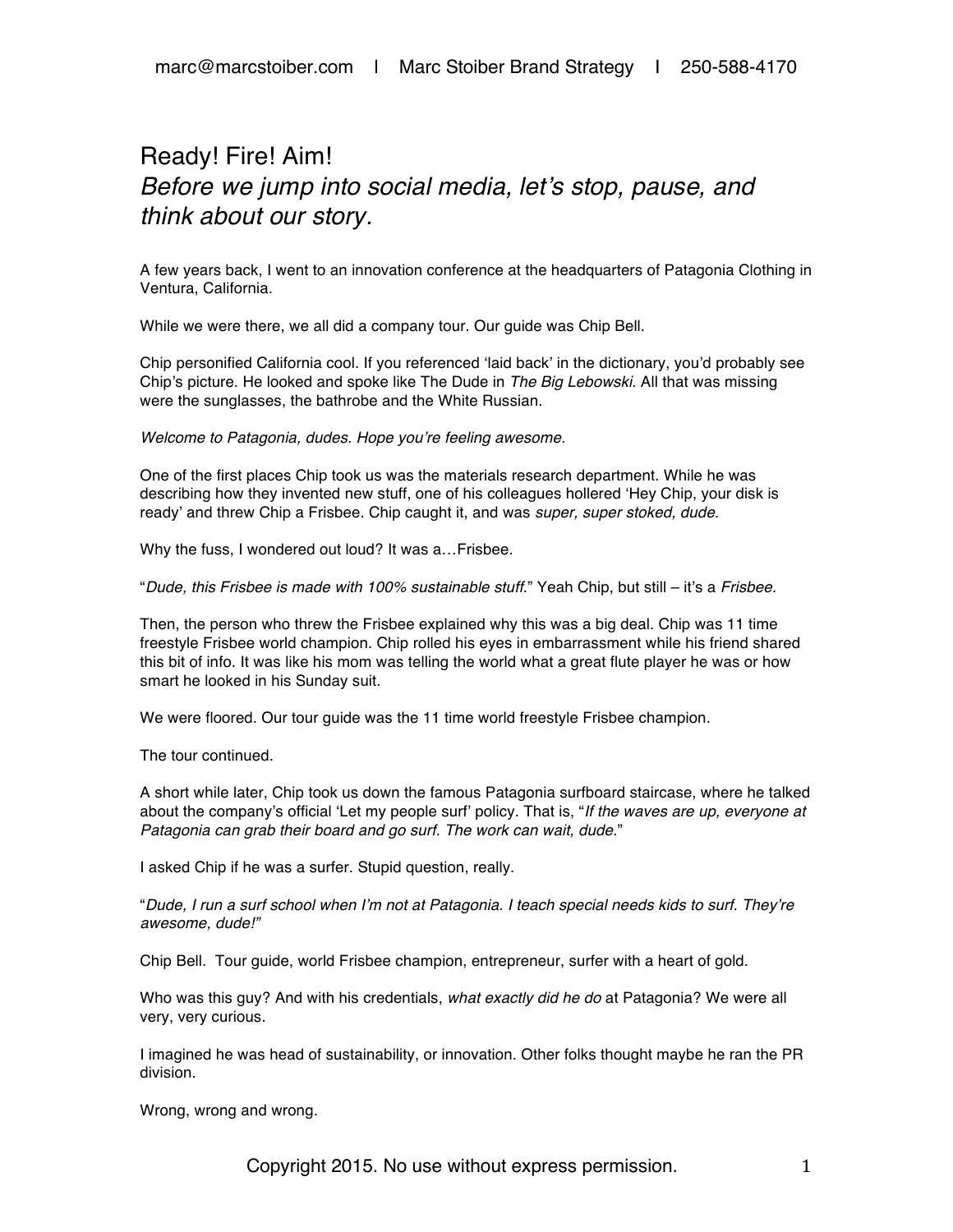Chip took us back to his desk. The front desk. He was the receptionist.

We were, to put it mildly, surprised.

It was later that day I heard another Chip story. This one really put the icing on the cake.

Turns out, a few years ago, Patagonia was looking for a new President. Being Patagonia, though, they decided to get their candidates from inside the company and vote.

Chip came in…second.

Outsiders might say that's ridiculous. Chip Bell, president? No way!

Granted, his grasp of complex management theory may not have been up to snuff. But they have people for that. He would've made a fine president.

My thinking is, though, Chip would've been wasted as President. He had a much more important job.

Chip was the soul of Patagonia. When you met him, you met the company. You knew in an instant how they thought, felt, what their priorities were. Name a president of a company, apart from Steve Jobs or Richard Branson, you could say *that* about.

So that's my story about Chip.

I love a good story. Everybody does. Much better than a boring speech.

Thing is, if you liked listening to it as much as I liked telling it, I bet you'll share it with a few friends. Which makes it relevant to a social media conference. You, my friends, have just witnessed social media in action. We're kicking social media old school here.

But this story has even deeper relevance. It gets to the heart of what I want to talk about today.

The power of stories in building brands.

Seth Godin said *brands are a collection of expectations.* While I like that definition, I'd add *great brands are a collection of stories*.

You see, stories bring people together around an idea. They create a wonderful affinity – *I like this story of Chip Bell. If you like it, we'll probably like each other. And you'll probably like Patagonia, too*.

Do you see what I just slipped in there? The company. I've managed to take the magic of a good story, and hitch it to something that isn't even alive. A corporation. I've given that corporationg human emotion and power.

That's a neat trick. And it's hard to pull off with any credibility. Not every brand can do this.

Umair Haque, who runs Havas Media, one of the most influential advertising groups in the world, estimated that 70% of the brands today could disappear without any of us missing them. No good stories have been told about those brands. There would be no stories to remember them by.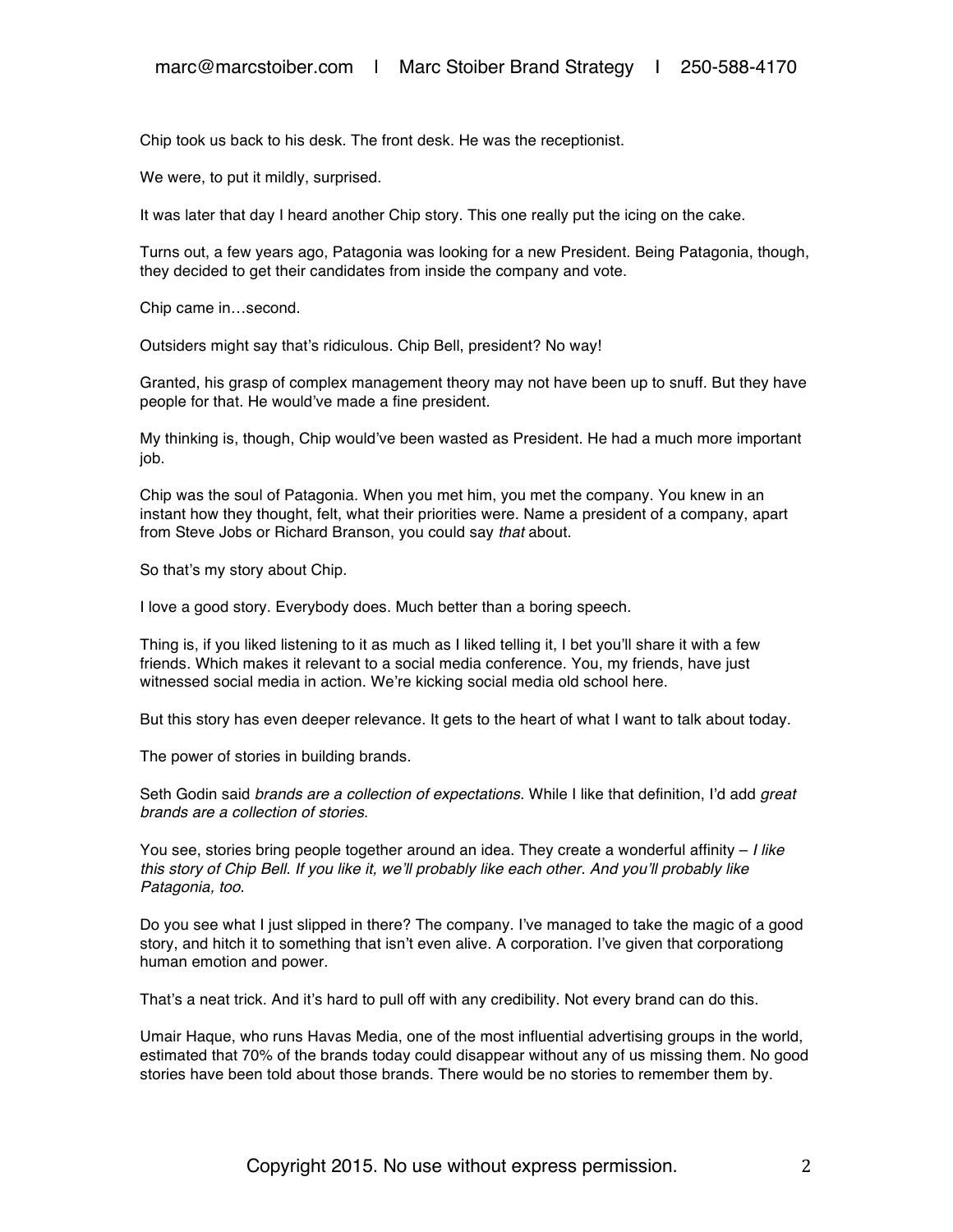Is your brand like Patagonia? Do people tell wonderful stories about you? Or is your brand one of those that nobody would miss if you disappeared tomorrow?

~

To bring us back, I was supposed to talk to you about how to build brands *with social media*. Problem is, I don't think that's possible. I believe the only way to build great brands is *with great stories*.

Stories are *not* social media.

They're not print ads, either. Or TV commercials, or websites, or even ads on toilet paper.

Those things are tactics. Ways to communicate. Like a pencil and piece of paper.

Increasingly, this point seems to be lost on us.

Maybe it's because technology is like a shiny new thing. Like fish, we love shiny new things.

If you think about it, it's hard to beat social media in the shiny new thing department. With no real effort, social media lets us communicate with the *world* in the *blink of an eye*. *Effortlessly*.

Makes stories look pretty old-fashioned. And it makes coming up with stories look hard.

Truth is, coming up with stories *is* hard. Ask any writer.

Good stories often take a long time to write. Sometimes, hundreds of years.

It's true. Aesop, the creator of the famous fables, lived in 500 BC. His fables, however, were first *written down* in 200 BC, 300 years after he died. In those 300 years, they were passed along, retold, crafted, tweaked, edited, by generations.

Imagine coming up with a story, and being told by your editor that you could expect the final draft in 300 years.

What would Stephen King say?

Another thing, some of the greatest stories aren't even created by a single author. This ups the degree of difficulty to an insane level.

Think of the Bible. A massive collection, hundreds of stories, no doubt authored, edited, tweaked, by thousands of people. Talk about complicated. Imagine being in charge of the workflow for that project. Makes designing a digital campaign look fairly simple, I'd say.

My point is not that stories are impossible to create. But they do take time, inspiration, reflection. The sort of thing that requires you shut off the computer and take a walk, at the very least.

That's an effort fewer and fewer of us want to make.

We just want to jump to tactics and forget that whole story headache.

And bit by bit, we've come to believe that stories aren't that important. They're…*content*.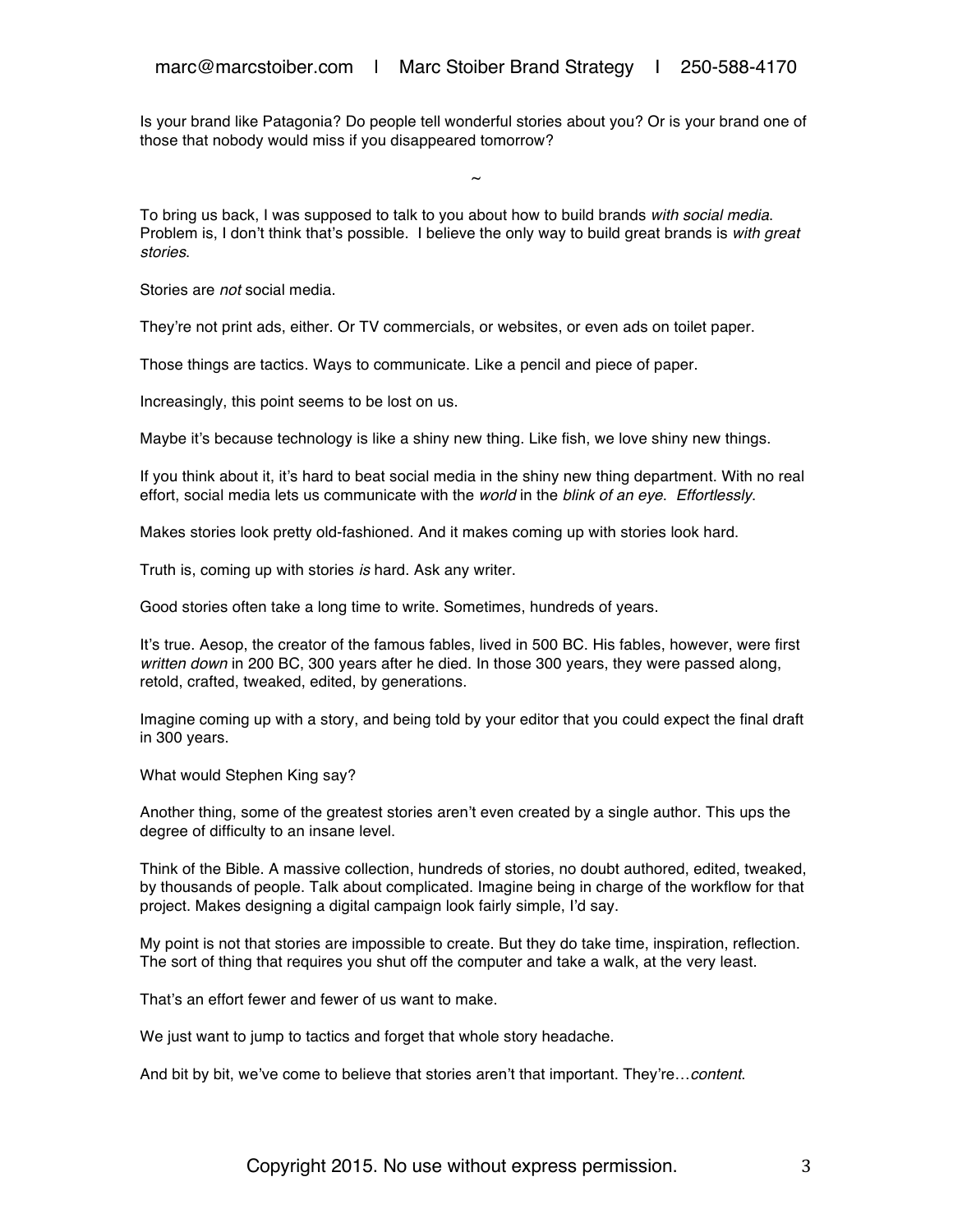I remember when I tried Search Engine Marketing for the first time, some years ago. The specialist I was working with told me he'd found all the keywords that would get me the most hits. All I had to do was add content around them.

"Content? I said. What do you mean, content?"

"You know, words."

"The story, you mean?"

"Yeah, that kind of stuff."

The story, the essence of my company, had been reduced to 'stuff'. Preferably 140 characters or less, thank you. No big deal.

 $\sim$ 

This perspective doesn't help us. In fact, it hurts us.

And it isn't just the stories that are suffering. It's our lack of patience, our inability to sit back, think, and just let ideas flow. We're getting out of practice.

And it shows.

In a recent BusinessInsider story, senior correspondent Alyson Shontell listed the top social media mistakes most businesses make. The biggest ones were…

- Thinking it's a sprint instead of a marathon,
- Not having a plan or strategy,
- Talking too much and not listening enough,
- Spending too much time on self-promotion,
- Expecting social media to do all the work,
- Not understanding it's all about relationship building,
- Getting on social media because everyone else is.

How does this reflect back on us? Makes us look like we have the attention span of a squirrel. We're shallow, disorganized, egocentric - like that guy at every conference who shoves a business card in your face before you even say hello. "Hey, how are you? Here's what I do. What'd you say your name was? Gotta go."

We're unwilling to invest in crafting a compelling story, or listening to our customers' stories. We're just pushing for the sale, baby.

President Andrew Jackson said*.* "Take time to deliberate. But when the time for action arrives, stop thinking and go." We have, as a culture, *forgotten to deliberate*. So when the time for action comes, we screw it up.

That brings me to the final social media blunder Alyson Shontell talks about.

• Not measuring the true cost of social.

Sure, social is free. It's one of the wonderful things that makes it so shiny.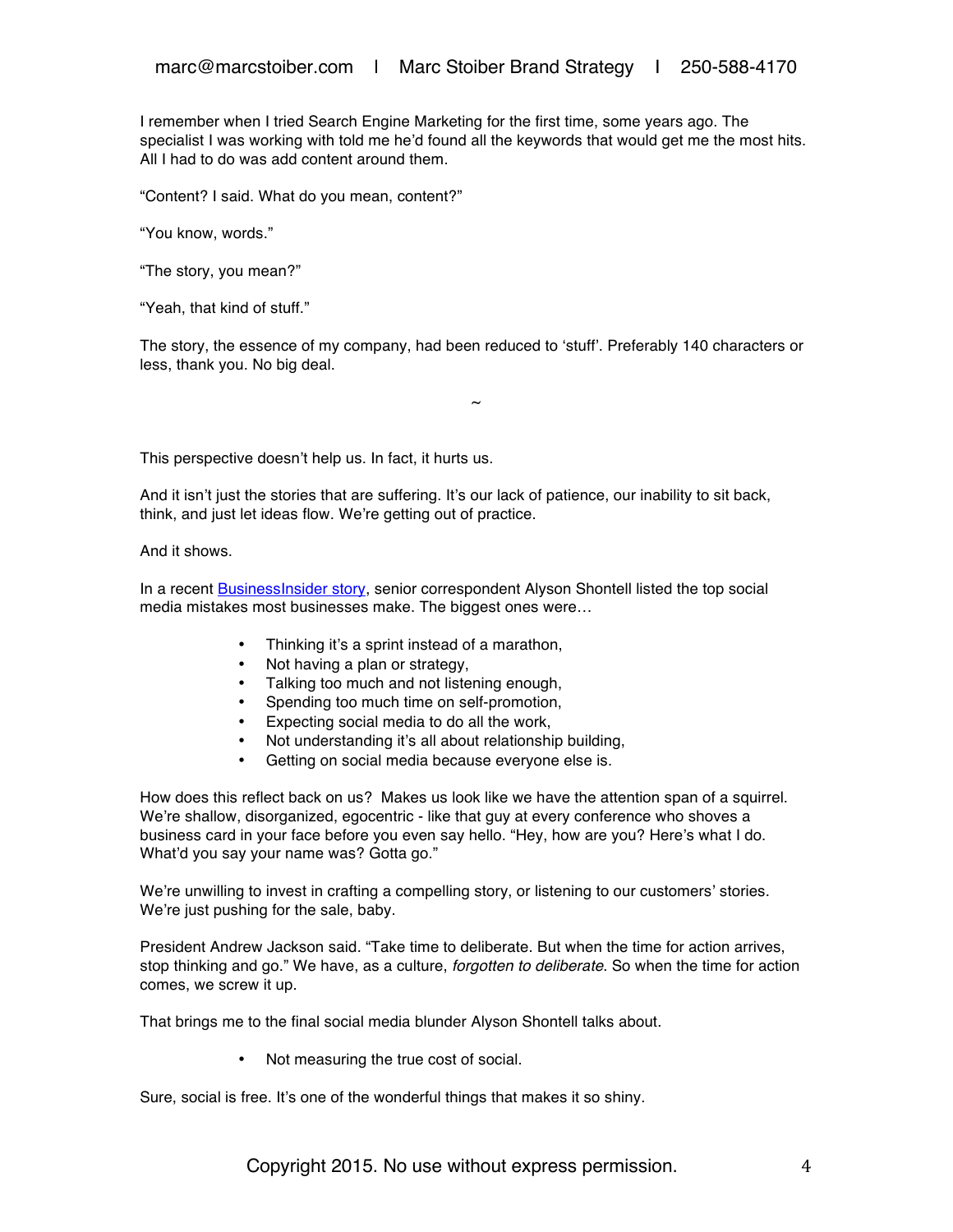But how much does it cost to send messages that people don't care about, or don't want to hear? Imagine hiring somebody to just write ads that nobody will ever pay attention to? Would you invest in that?

And then there's this. What did it cost for Kennth Cole to send out this tweet during the Iraq war? Or this one during the Egyptian revolution? It took a mountain of PR time and money to undo this stupidity and lack of thinking.

 $\sim$ 

So we've established that stories are great for brands, but hard to do. And engaging in social media might be easy, but makes us look bad if we don't have our story straight.

Now, I'm going to let you in on a little shortcut.

This is something I do with virtually all my clients who want to really get to the heart of their story, without, like Aesop, waiting for 300 hundred years of editing.

First, *listen*.

My mentor Ron Woodall helped build one of the greatest ad agencies in Canada. I was lucky enough to be working there, so I saw him do it.

It was simple.

He came into our office, sat down with a piece of paper, and said "So?".

This made us so nervous, we just started blabbing to fill the dead air. We told him what we loved, hated, the story of how we got there, everything. All he had to do was write. And write. And write.

When he finished his interviews with all 100 or so employees, he went to the president of the company, Frank Palmer and said "This is your brand. If you don't like it, don't blame me. It's what everyone working here thinks." Then he went for a nap.

Lesson: do the research thoroughly, and the story starts to tell itself.

So that's the first part. Listen.

The second part is equally simple. *Think*.

Specifically, think about all the bits from all the stories from all the people you've interviewed that are the same.

These common elements are, I bet, the essence of your brand story.

You think I'm nuts? Think about the bible. The bible has a very simple brand story. It goes like this.

*Play nice in the sandbox*.

How do you get to that simple essence? It's in every one of the hundreds of stories in the bible. The one theme that binds them.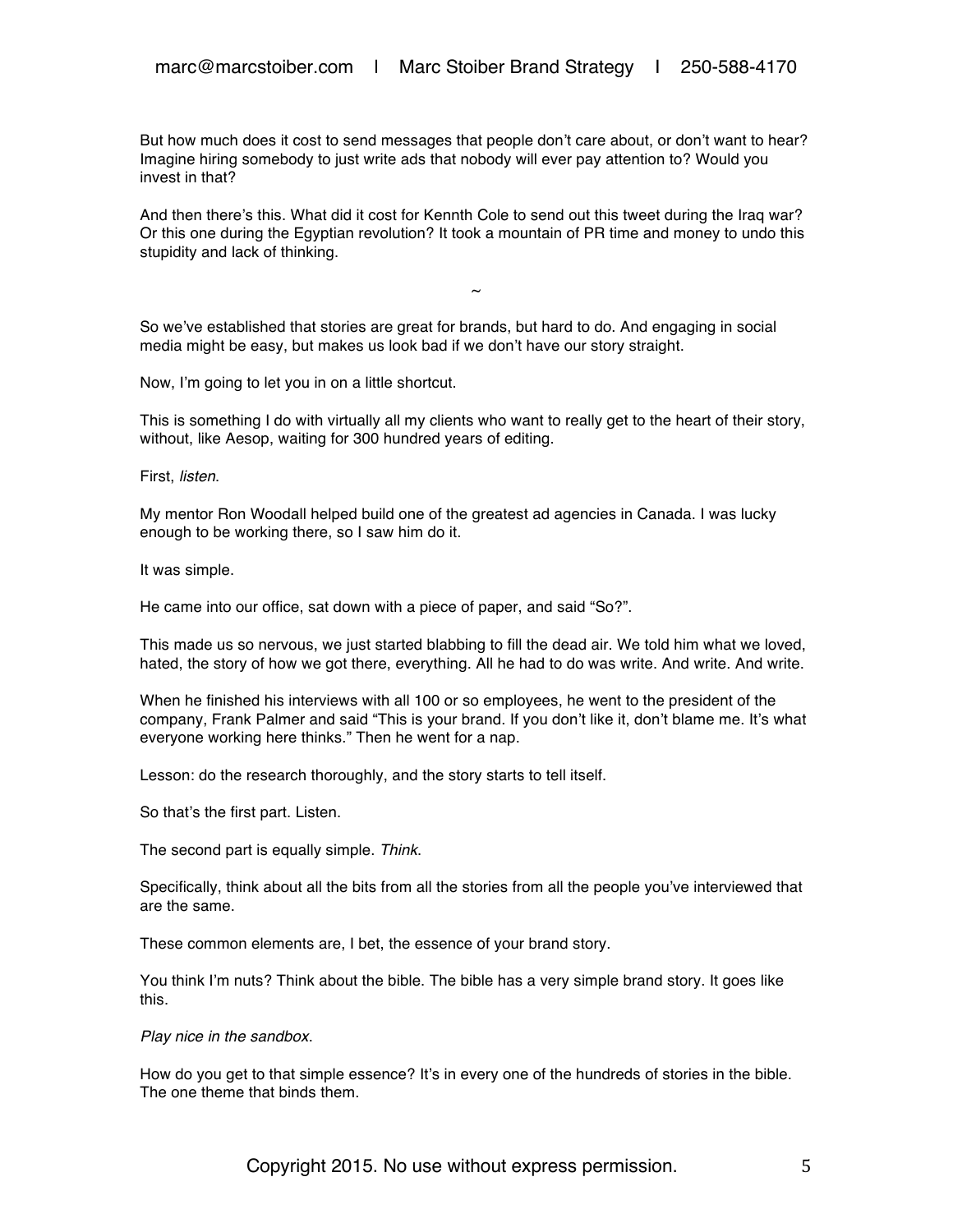So I've said building a great brand story comes down to listening, distilling out the common themes.

Now comes the last part. Hang them together, and try them out on a bunch of people.

Most of you are familiar with tech. You've all heard of MVP, or minimum viable product.

Your stories, and the essence you've distilled, is your MVP.

Go to a few of your friends, buy them a drink, and see what they think of your MVP.

If you're onto something, they'll do this (lean forward).

If you're not, they'll do this (lean backward, cross arms).

I'd suggest that if you try this often enough, throwing out the stuff people don't respond to (lean back) and including more they do like, (lean forward), you're well on your way to crafting a very effective story.

 $\sim$ 

So what happens when you really nail it?

I want to show you a video clip. It's actually a scene from Henry V by Shakespeare.

In this scene, Henry's army is outgunned and outnumbered by the French. They're about to desert, when Henry tells them the story they needed to hear.

*If we are mark'd to die, we are enow To do our country loss; and if to live, The fewer men, the greater share of honour.*

*God's will! I pray thee, wish not one man more.*

*By Jove, I am not covetous for gold, Nor care I who doth feed upon my cost; It yearns me not if men my garments wear; Such outward things dwell not in my desires. But if it be a sin to covet honour, I am the most offending soul alive.*

*No, faith, my coz, wish not a man from England.*

*God's peace! I would not lose so great an honour As one man more methinks would share from me For the best hope I have.* 

*O, do not wish one more!*

*Rather proclaim it, Westmoreland, through my host, That he which hath no stomach to this fight, Let him depart; his passport shall be made, And crowns for convoy put into his purse; We would not die in that man's company That fears his fellowship to die with us. This day is call'd the feast of Crispian.*

*He that outlives this day, and comes safe home, Will stand a tip-toe when this day is nam'd, And rouse him at the name of Crispian.*

*He that shall live this day, and see old age, Will yearly on the vigil feast his neighbours, And say "To-morrow is Saint Crispian."*

*Then will he strip his sleeve and show his scars, And say "These wounds I had on Crispin's day."*

*Old men forget; yet all shall be forgot, But he'll remember, with advantages, What feats he did that day. Then shall our names, Familiar in his mouth as household words-*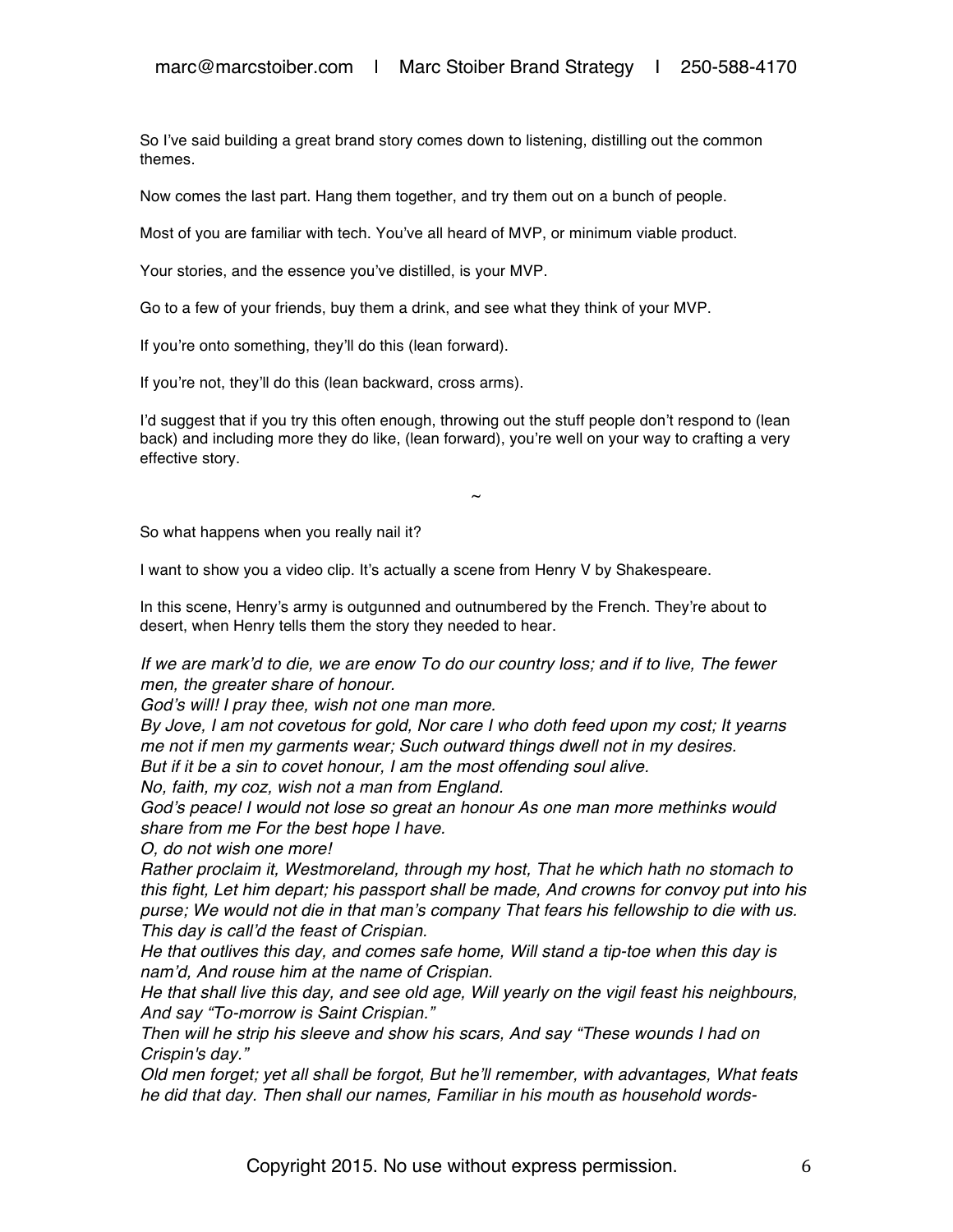*Harry the King, Bedford Exeter, Warwick and Talbot, Salisbury and Gloucester- Be in their flowing cups freshly rememb'red.*

*This story shall the good man teach his son; And Crispian shall ne'er go by, From this day to the ending of the world, But we in it shall be remembered - We few, we happy few, we band of brothers; For he to-day that sheds his blood with me Shall be my brother; be he ne'er so vile, This day shall gentle his condition; And gentlemen in England now-a-bed Shall think themselves accurs'd they were not here, And hold their manhoods cheap whiles any speaks That fought with us upon Saint Crispin's day.*

When you get it right, you win followers. People who believe in you. In Henry's case, who will kill for you. Who love your story.

Over time, these people mix their own stories with yours. And that becomes the brand.

Who tells the better story of Harley Davidson? The company? Or the bikers who live for their Harleys?

Who tells the better story about Apple? The company, or the grandmas and grandkids who share photos with each other with their iPads?

 $\sim$ 

And here, here is where social media comes in.

A recent survey by Gallup had some surprising findings on what social media is actually used for.

94% of people say they use it primarily to connect with friends and family. Their tribe.

Gallup said it best: "If companies want to acquire new customers, their best bet is to engage their existing customers and inspire them to advocate on their behalf."

I would say "Use social media to let your fans tell all of your stories."

Wait a minute. Aren't you supposed to be talking *to them* with social media?

No.

If you have a brand with a story that attracts, your fans will reach out to you. If you let them, they'll help you craft a better, stronger story with each tweet, each facebook post, each Instagram post.

In the book 'Brand thinking and other noble pursuits' Debbie Milman says:

*Scientists and anthropologists tend to agree that humans are, in essence, pack animals. Which explains why we feel safer and more secure in groups. Perhaps our motivation to brand, and be branded, comes from our hardwired instinct to connect.*

We are human. We have a hardwired need to connect. And we, as entrepreneurs and businesspeople, want our companies to have that human connection, too.